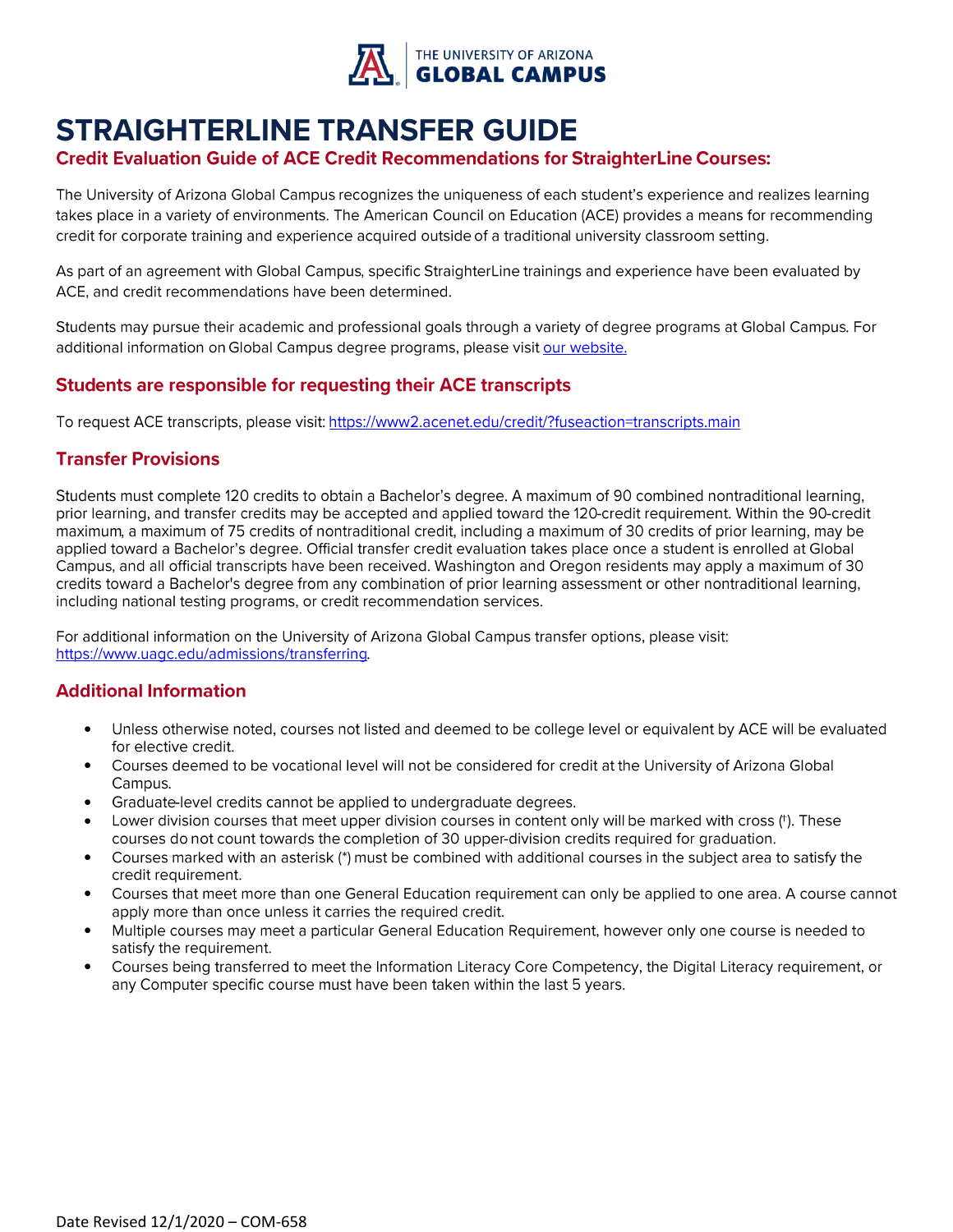

| <b>COURSE</b>                        |                                           | <b>SEMESTER</b> | THE UNIVERSITY OF ARIZONA GLOBAL                                                                                  |
|--------------------------------------|-------------------------------------------|-----------------|-------------------------------------------------------------------------------------------------------------------|
| <b>NUMBER</b>                        | <b>STRAIGHTERLINE COURSE TITLE</b>        | <b>CREDIT</b>   | <b>CAMPUS</b><br><b>AREA OF RECOMMENDATION</b>                                                                    |
|                                      |                                           |                 | ACC 201 PRINCIPLES OF FINANCIAL                                                                                   |
| <b>ACC 101</b>                       | <b>ACCOUNTING I</b>                       | 3LD             | <b>ACCOUNTING; OR</b><br>ACC 205 PRINCIPLES OF ACCOUNTING I                                                       |
|                                      |                                           |                 | ACC 202 PRINCIPLES OF MANAGERIAL                                                                                  |
| <b>ACC 102</b>                       | <b>ACCOUNTING II</b>                      | 3LD             | <b>ACCOUNTING; OR</b>                                                                                             |
|                                      |                                           |                 | ACC 206 PRINCIPLES OF ACCOUNTING II                                                                               |
| <b>ACC 150</b>                       | MANAGERIAL ACCOUNTING                     | 3LD             | ACC 208 ACCOUNTING FOR MANAGERS                                                                                   |
|                                      |                                           |                 | ACC 201 PRINCIPLES OF FINANCIAL                                                                                   |
| <b>ACC 151</b>                       | <b>FINANCIAL ACCOUNTING</b>               | 3LD             | <b>ACCOUNTING; OR</b><br>ACC 205 PRINCIPLES OF ACCOUNTING I                                                       |
|                                      |                                           |                 | ANT 101 INTRODUCTION TO CULTURAL                                                                                  |
| <b>ANTH 101</b>                      | <b>CULTURAL ANTHROPOLOGY</b>              | 3LD             | <b>ANTHROPOLOGY; OR</b><br>INTERCULTURAL & GLOBAL AWARENESS                                                       |
|                                      |                                           |                 |                                                                                                                   |
| <b>BIO 101</b><br>BIO 101 and BIO    | <b>INTRODUCTION TO BIOLOGY</b>            | 3LD             | <b>SCIENTIFIC REASONING*</b>                                                                                      |
| 101L                                 | <b>INTRODUCTION TO BIOLOGY AND LAB</b>    | 4 LD            | <b>SCIENTIFIC REASONING</b>                                                                                       |
| <b>BIO 101L</b>                      | INTRODUCTION TO BIOLOGY LAB               | 1LD             | <b>SCIENTIFIC REASONING*</b>                                                                                      |
| <b>BIO 201</b>                       | <b>ANATOMY &amp; PHYSIOLOGY I</b>         | 3LD             | <b>SCIENTIFIC REASONING*</b>                                                                                      |
| <b>BIO 201 and</b>                   |                                           |                 | HIM 205 ANATOMY AND PHYSIOLOGY                                                                                    |
| <b>BIO201L</b>                       | <b>ANATOMY &amp; PHYSIOLOGY I AND LAB</b> | 4 LD            | (requires Lab); OR<br><b>SCIENTIFIC REASONING</b>                                                                 |
| <b>BIO 201L</b>                      | <b>ANATOMY &amp; PHYSIOLOGY I LAB</b>     | 1LD             | <b>SCIENTIFIC REASONING*</b>                                                                                      |
| <b>BIO 202</b>                       | <b>ANATOMY &amp; PHYSIOLOGY II</b>        | 3LD             | HIM 206 ANATOMY AND PHYSIOLOGY II; OR<br><b>SCIENTIFIC REASONING*</b>                                             |
| <b>BIO 202 and</b><br><b>BIO202L</b> | ANATOMY & PHYSIOLOGY II AND LAB           | 4 LD            | HIM 206 ANATOMY AND PHYSIOLOGY II; OR<br><b>SCIENTIFIC REASONING*</b>                                             |
| <b>BIO 202L</b>                      | ANATOMY & PHYSIOLOGY II LAB               | 1LD             | <b>SCIENTIFIC REASONING*</b>                                                                                      |
| <b>BIO 250</b>                       | <b>MICROBIOLOGY</b>                       | 3LD             | <b>SCIENTIFIC REASONING*</b>                                                                                      |
| <b>BIO 250 and</b><br><b>BIO250L</b> | MICROBIOLOGY AND LAB                      | 4 LD            | <b>SCIENTIFIC REASONING</b>                                                                                       |
| <b>BIO 250L</b>                      | MICROBIOLOGY LAB                          | 1LD             | <b>SCIENTIFIC REASONING*</b>                                                                                      |
| <b>BUS 101</b>                       | <b>INTRODUCTION TO BUSINESS</b>           | 3LD             | <b>ELECTIVE</b>                                                                                                   |
| <b>BUS 105</b>                       | <b>BUSINESS COMMUNICATION</b>             | 3 LD            | BUS 340 BUSINESS COMMUNICATIONS <sup>+</sup> ; OR<br>ORAL & INTERPERSONAL COMMUNICATION<br><b>CORE COMPETENCY</b> |
| <b>BUS 106</b>                       | <b>BUSINESS ETHICS</b>                    | 3LD             | APPLIED ETHICS CORE COMPETENCY                                                                                    |
| <b>BUS 110</b>                       | <b>BUSINESS LAW</b>                       | 3LD             | BUS 311 BUSINESS LAW IT                                                                                           |
| <b>BUS 120</b>                       | ORGANIZATIONAL BEHAVIOR                   | 3LD             | <b>BUS 318 ORGANIZATIONAL BEHAVIOR+</b>                                                                           |
| <b>BUS 201</b>                       | PRINCIPLES OF MANAGEMENT                  | 3LD             | MGT 330 MANAGEMENT FOR<br>ORGANIZATIONS <sup>+</sup>                                                              |
| <b>CHEM 101</b>                      | <b>GENERAL CHEMISTRY I</b>                | 3LD             | <b>SCIENTIFIC REASONING*</b>                                                                                      |
| CHEM 101 and<br><b>CHEM 101L</b>     | <b>GENERAL CHEMISTRY I AND LAB</b>        | 4 LD            | <b>SCIENTIFIC REASONING</b>                                                                                       |
| <b>CHEM 101L</b>                     | <b>GENERAL CHEMISTRY I LAB</b>            | 1 <sub>LD</sub> | <b>SCIENTIFIC REASONING*</b>                                                                                      |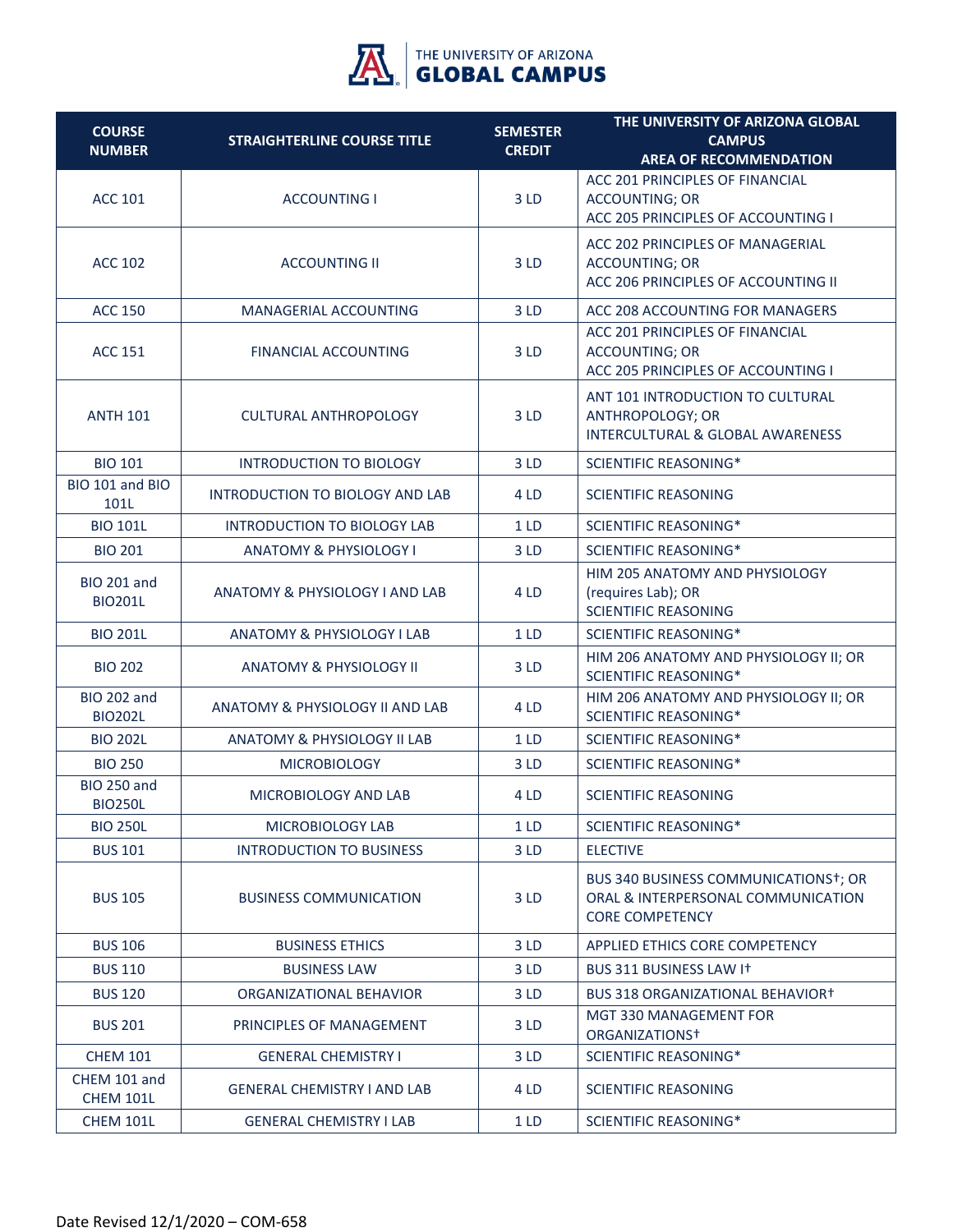

| <b>CIV 101</b>                        | <b>WESTERN CIVILIZATION I</b>                        | 3LD             | HIS 103 WORLD CIVILIZATIONS I; OR<br><b>AESTHETIC AWARENESS; OR</b><br>INTERCULTURAL & GLOBAL AWARENESS              |
|---------------------------------------|------------------------------------------------------|-----------------|----------------------------------------------------------------------------------------------------------------------|
| <b>CIV 102</b>                        | <b>WESTERN CIVILIZATION II</b>                       | 3LD             | HIS 104 WORLD CIVILIZATIONS II; OR<br><b>CIVIC RESPONSIBILITY; OR</b><br><b>INTERCULTURAL &amp; GLOBAL AWARENESS</b> |
| <b>CIV 102</b>                        | <b>SURVEY OF WORLD HISTORY</b>                       | 3 LD            | <b>INTERCULTURAL &amp; GLOBAL AWARENESS</b>                                                                          |
| CJ 101                                | <b>INTRODUCTION TO CRIMINAL JUSTICE</b>              | 3 LD            | CRJ 201 INTRODUCTION TO CRIMINAL JUSTICE                                                                             |
| <b>COM 101</b>                        | INTRODUCTION TO COMMUNICATIONS                       | 3 LD            | ORAL & INTERPERSONAL COMMUNICATION<br><b>CORE COMPETENCY</b>                                                         |
| CS 101                                | INTRODUCTION TO PROGRAMMING IN C++                   | 4 LD            | INT 302 PROGRAMMING IN C+++                                                                                          |
| <b>ECON 101</b>                       | ECONOMICS I: MACROECONOMICS                          | 3 LD            | ECO 203 PRINCIPLES OF MACROECONOMICS                                                                                 |
| <b>ECON 102</b>                       | <b>ECONOMICS II: MICROECONOMICS</b>                  | 3 LD            | ECO 204 PRINCIPLES OF MICROECONOMICS                                                                                 |
| <b>ENG 099</b>                        | <b>DEVELOPMENTAL WRITING</b>                         | $\mathbf 0$     | <b>NO CREDIT GIVEN</b>                                                                                               |
| <b>ENG 101</b>                        | <b>ENGLISH COMPOSITION I</b>                         | 3LD             | <b>WRITTEN COMMUNICATION CORE</b><br><b>COMPETENCY I</b>                                                             |
| <b>ENG 102</b>                        | <b>ENGLISH COMPOSITION II</b>                        | 3LD             | <b>WRITTEN COMMUNICATION CORE</b><br><b>COMPETENCY II</b>                                                            |
| <b>ENV 101</b>                        | <b>INTRO TO ENVIRONMENTAL SCIENCE</b>                | 3 LD            | <b>SCIENTIFIC REASONING*</b>                                                                                         |
| <b>FIN 101</b>                        | PERSONAL FINANCE                                     | 3 LD            | <b>BUS 215 PERSONAL FINANCIAL MANAGEMENT</b>                                                                         |
| <b>IT 101</b>                         | <b>INFORMATION TECHNOLOGY</b><br><b>FUNDAMENTALS</b> | 3LD             | <b>DIGITAL LITERACY</b>                                                                                              |
| <b>MAT 099</b>                        | <b>INTRODUCTORY ALGEBRA</b>                          | $\mathbf 0$     | <b>NO CREDIT GIVEN</b>                                                                                               |
| <b>MAT 101</b>                        | <b>COLLEGE ALGEBRA</b>                               | 3LD             | <b>QUANTITATIVE REASONING CORE</b><br><b>COMPETENCY</b>                                                              |
| <b>MAT 150</b>                        | <b>BUSINESS STATISTICS</b>                           | 3LD             | <b>QUANTITATIVE REASONING CORE</b><br><b>COMPETENCY</b>                                                              |
| <b>MAT 201</b>                        | <b>PRECALCULUS</b>                                   | 3LD             | <b>QUANTITATIVE REASONING CORE</b><br><b>COMPETENCY</b>                                                              |
| <b>MAT 202</b>                        | INTRODUCTION TO STATISTICS                           | 3LD             | MAT 232 STATISTICAL LITERACY; OR<br><b>QUANTITATIVE REASONING CORE</b><br><b>COMPETENCY</b>                          |
| <b>MAT 250</b>                        | <b>GENERAL CALCULUS I</b>                            | 3LD             | <b>QUANTITATIVE REASONING CORE</b><br><b>COMPETENCY</b>                                                              |
| <b>MAT 251</b>                        | <b>GENERAL CALCULUS II</b>                           | 3 LD            | <b>QUANTITATIVE REASONING CORE</b><br><b>COMPETENCY</b>                                                              |
| <b>MED 101</b>                        | <b>FIRST AID/CPR</b>                                 | 3LD             | <b>ELECTIVE</b>                                                                                                      |
| MEDTERM 101                           | MEDICAL TERMINOLOGY                                  | 3LD             | HIM 105 MEDICAL TERMINOLOGY                                                                                          |
| <b>NUTRI 101</b>                      | INTRODUCTION TO NUTRITION                            | 3 LD            | HIM 308 INTRODUCTION TO NUTRITIONAL<br>CONCEPTS <sup>+</sup>                                                         |
| PE 101                                | PERSONAL FITNESS & WELLNESS                          | 3LD             | <b>ELECTIVE</b>                                                                                                      |
| PHARM 100                             | PHARMACOLOGY                                         | 3 LD            | <b>ELECTIVE</b>                                                                                                      |
| <b>PHIL 101</b>                       | INTRODUCTION TO PHILOSOPHY                           | 3 LD            | APPLIED ETHICS CORE COMPETENCY; OR<br>INTERCULTURAL & GLOBAL AWARENESS                                               |
| <b>PHY 250</b>                        | <b>GENERAL PHYSICS I</b>                             | 3 LD            | SCIENTIFIC REASONING*                                                                                                |
| <b>PHY 250 and</b><br><b>PHY 250L</b> | <b>GENERAL PHYSICS I AND LAB</b>                     | 4 LD            | <b>SCIENTIFIC REASONING</b>                                                                                          |
| <b>PHY250L</b>                        | <b>GENERAL PHYSICS I LAB</b>                         | 1 <sub>LD</sub> | <b>SCIENTIFIC REASONING*</b>                                                                                         |